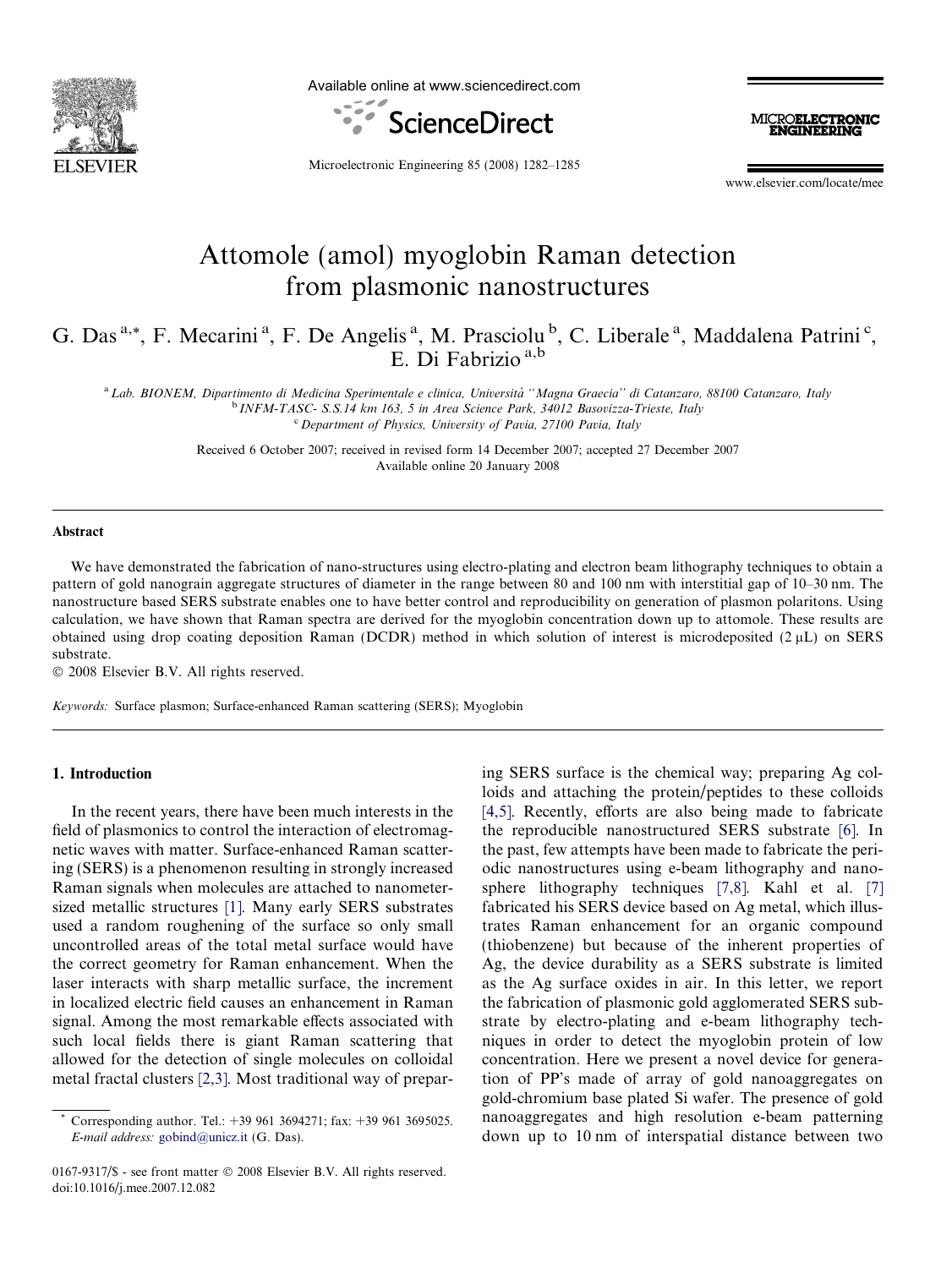nanoaggregates are the major fabrication novelty of this present work. Various SERS measurements were carried out for myoglobin deposited on nanostructure using DCDR method [\[7\]](#page-3-0) by varying concentration and by changing the position on nanostructure. To be noticed, the dried hydrated protein using DCDR is capable of detecting the biomolecules with shorter integration times [\[9\]](#page-3-0). Gold nanograin-aggregates show advantages over silver nanograinaggregates, having similar dielectric constant in NIR, because of its chemical inactivity. NIR laser (830 nm) excitation light source is used because the fluorescence background of Raman signal can be strongly quenched. Raman effect in this case contributes total enhancement from SERS substrate. Moreover, NIR Raman can show an increase in intensity of factor  $10^2 - 10^3$  with respect to fluorescence intensity in a given time as the Raman photon vibrational relaxation time is much shorter than the electronic relaxation time [\[2\].](#page-3-0) Here we shall show that it could be possible to detect very small amount of molecules by exciting plasmons on interaction of light and gold nanoaggregates.

# 2. Experimental

# 2.1. Device fabrication

Devices are fabricated onto an Au–Cr base-plated silicon wafer following a high resolution fabrication techniques, using electro-plating and e-beam lithography, shown in Fig. 1. Several patterns of nano-holes were designed, using a ''Crestec CABL-9000C'' e-beam lithography system, on a layer of electronic-resist spinned onto the wafer. The nanograins of gold were grown inside the nanoholes by using gold-plating growing. Afterward, the resist film was removed. In this way, nano-structures of gold were obtained. The nanograin size and the mutual distance between two nanoaggregates are 80 nm diameter and 10– 30 nm gap, respectively.

## 2.2. Characterization technique

Micro-confocal Raman measurements (Renishaw) were excited by 830 nm diode laser (power  $= 6$  mW and accumulation time  $= 100$  s) in backscattering geometry with resolution of about  $1.3 \text{ cm}^{-1}$ . Myoglobin, dissolved in water with different concentration, of  $2 \mu l$  volume was deposited, following the DCDR method, on the nanostructures [\[9\].](#page-3-0) To be noted, Zhang et al. carried out many measurements for the aqueous samples and their corresponding DCDR samples, and observed that the spectra resemble each other. Moreover, after each deposition, it was ensured through optical image that the ring (inner diameter-3.5 mm and width-0.08 mm) of adsorbed protein remains on the nanograin-aggregates array, shown in [Fig. 2.](#page-2-0) The Raman measurements have been carefully performed at two positions; (1) on nanograin aggregate 'a', (2) on No nanostructures 'b', by putting attention that at both position protein concentration remains equivalent.

## 3. Results and discussions

Raman spectroscopy is a spectroscopic technique which enables one to provide the structural and chemical information of the protein. Myoglobin (Mb) protein, as



Fig. 1. (a) SEM image of nanostructures pattern fabricated on gold–chromium base plate using electro-plating and e-beam lithography techniques, (b) zoom of one of the gold nanostructures, showing gold nanograins aggregate array.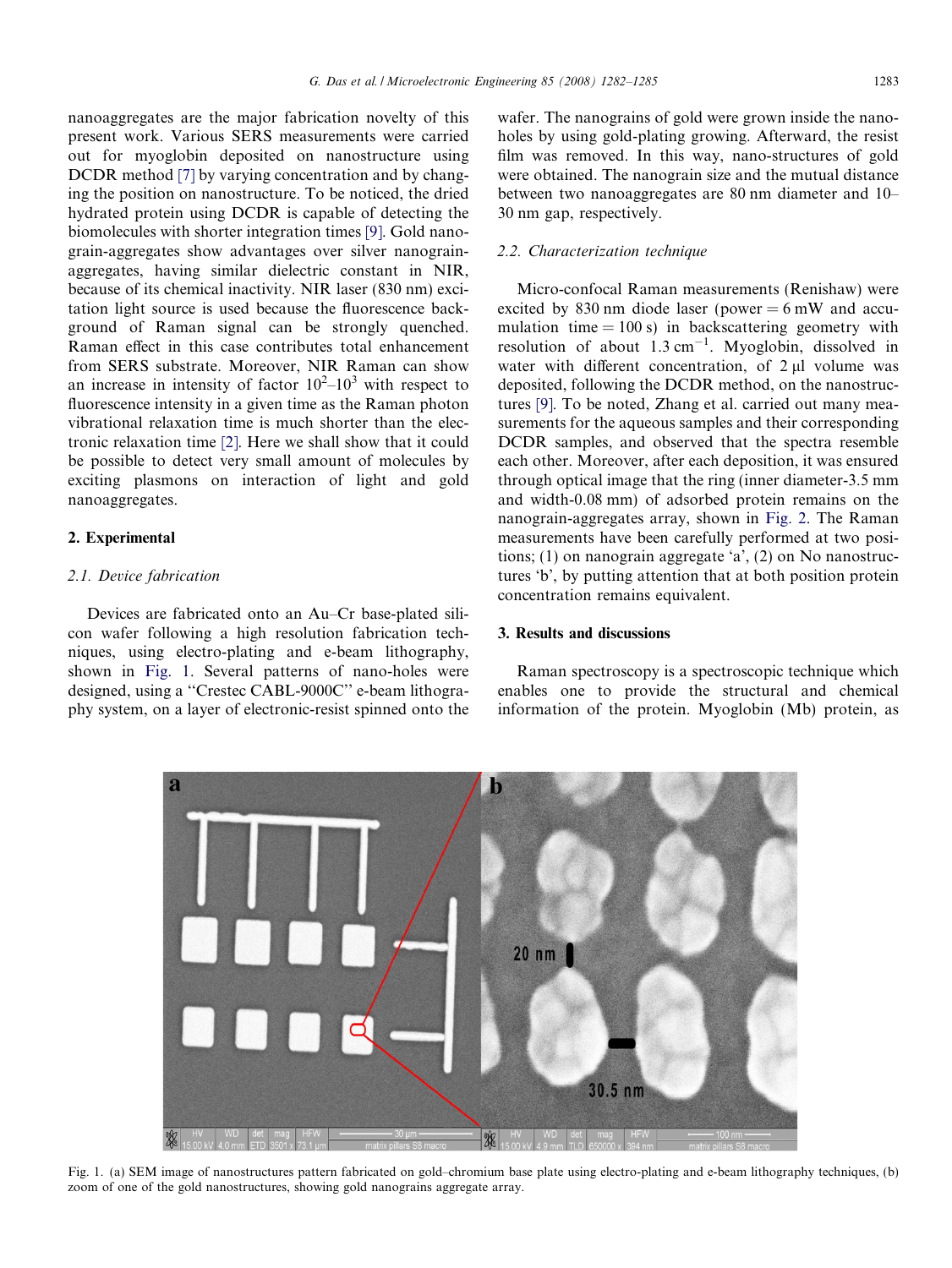<span id="page-2-0"></span>

Fig. 2. Optical image of myoglobin DCD spot. In figure position (a) is referred to the place where no nanostructures are placed, and position (b) is the place where nanostructures have been developed.

in our case, of  $\sim$ 4.9 nm diameter and of almost spherical molecular structure contains one planar Fe-protoporphyrin prosthetic heme group implanted in polypeptide chains, containing very high amount of a-helix (75%). The major spectroscopic properties of myoglobin contribute from  $\pi-\pi$ <sup>\*</sup> transitions within these heme groups. The absorption band of the stretching vibrations of ring  $\pi$ -bands falls in the 1000–1700 cm-<sup>1</sup> region. SERS spectra, carried out on gold nanoaggregates plasmonic nanostructure substrate, for Mb with fixed concentration are illustrated in Fig. 3a in  $500-1800$  cm<sup>-1</sup> region. Fig. 3a shows the well known vibrational band for Mb centred at 1126, 1373, and 1560 cm<sup>-1</sup> which are attributed to the C-N stretching,

[\[10\]](#page-3-0) an oxidation marker band of heme iron [\[11\]](#page-3-0) and C–C vibrational band, respectively (selected regions in Fig. 3a). A sharp peak around  $520 \text{ cm}^{-1}$  in Raman spectra arises from Si wafer over which the SERS substrate is fabricated. Raman protein spectra show some unique intense peaks at 760, 1011, 1365 and 1554  $cm^{-1}$ , could be attributed to the different vibrational modes of tryptophan's (Trp) whereas the bands around 1005 and  $1034 \text{ cm}^{-1}$  could be relied to the phenylalanine (Phe) residues. Fig. 3a shows that with decrease in myoglobin concentration there is decrease in intensity which is obvious because higher number of Mb could be attached to the gold nanograins with the increase of protein concentration.

Raman spectra, performed at both position (a, b) of device Fig. 2 and on uncoated SERS nanostructures, are illustrated in Fig. 3b. The figure shows that the myoglobin Raman intensity reduces and the Si substrate contribution increases at position 'a' in comparison to position 'b'. The SERS substrate Raman spectrum (multiplied by five) is also shown in the same figure. The measurement has also been performed for myoglobin deposited on c-Si wafer. A faint peak of Phe residue is observed whereas rest of the protein Raman is covered by strong Si Raman band (not shown here). The intensity of Si band  $(520 \text{ cm}^{-1})$  for various measurements carried out for myoglobin on Si wafer, nanograin-aggregates, and on base plate without nanostructures is illustrated in inset of Fig. 3b.

Noticeably, protein Raman was not observed at positions farther away from ring. Here, all the calculations are being carried out for  $7 \mu M$ –120  $\mu$ M protein (concentration of our protein). If, we suppose that all the protein is located on ring of DCD mark then the protein surface density will be approximate to the  $15-270$  pmol/mm<sup>2</sup> in the ring and if the proportion is  $1/10$  or  $1/3$ , then the protein surface density would be  $8-235$  pmol/mm<sup>2</sup> or  $3-100$  pmol/mm<sup>2</sup>,



Fig. 3. (a) Raman spectra for myoglobin protein by varying the concentration but by keeping the laser spot centered at nanostructures, (b) Raman spectra for Mb covered nanostructures, Mb covered no nanostructures and no myoglobin on uncoated nanostructures  $(x5)$ . In the inset of (b), the Si vibrational band intensity measured for DCDR deposited substrates (c-Si wafer, no nanostructures, and Au nanostructures), keeping the measurement parameters same.